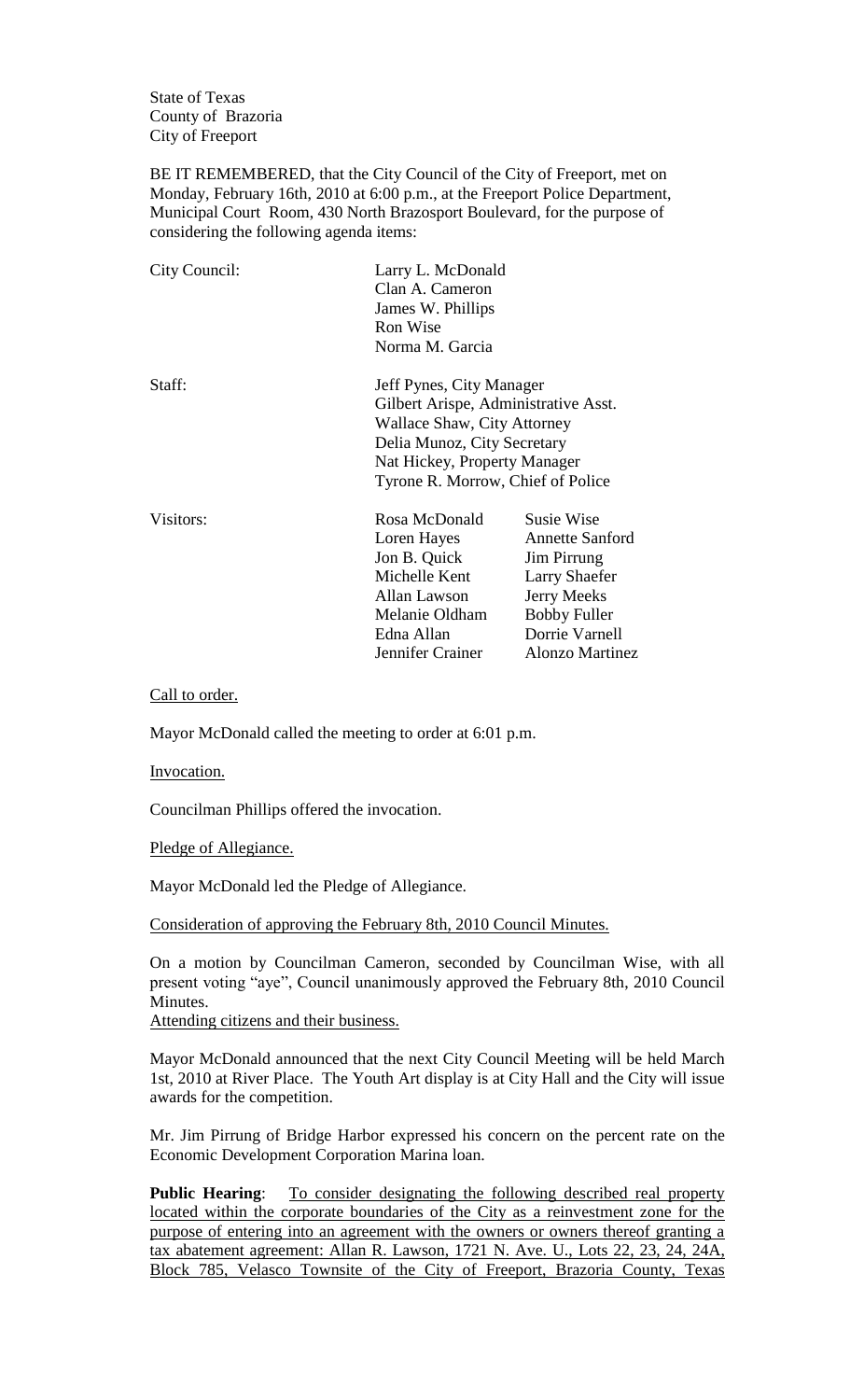according to the map or plat of said Townsite on file in the Plat Records of said county.

Mayor McDonald opened the Public Hearing on 6:05 p.m., to consider designating the following described real property located within the corporate boundaries of the City as a reinvestment zone for the purpose of entering into an agreement with the owners or owners thereof granting a tax abatement agreement: Allan R. Lawson, 1721 N. Ave. U., Lots 22, 23, 24, 24A, Block 785, Velasco Townsite of the City of Freeport, Brazoria County, Texas according to the map or plat of said Townsite on file in the Plat Records of said county. There being no questions or comments, Mayor McDonald closed the Public Hearing at 6:05 p.m.

Consideration of approving Ordinance No. 2010-2240 designating improvements to land located within the incorporated limits of said City as a reinvestment zone to be known as the Allan R. Lawson, reinvestment zone.

On a motion by Councilman Cameron, seconded by Councilman Phillips, with all present voting "aye", Council unanimously approved Ordinance No. 2010-2240 designating improvements to land located within the incorporated limits of said City as a reinvestment zone to be known as the Allan R. Lawson reinvestment zone.

Consideration of approving Resolution No. 2010-2221 authorizing and executing a tax abatement agreement for Allan R. Lawson, 1721 N. Ave. U., Freeport, Texas.

On a motion by Councilman Cameron, seconded by Councilman Phillips, with all present voting "aye", Council unanimously approved Resolution No. 2010-2221 authorizing and executing a tax abatement agreement for Allan R. Lawson, 1721 North Ave. U., Freeport, Texas.

## Consideration of approving a request by the Texas Port Ministry, 1103 Cherry, for two (2) recreational vehicles to be on site for security and ministry purposes.

On a motion by Councilman Cameron, seconded by Councilman Wise, with all present voting "aye", Council unanimously approved a request by the Texas Port Ministry, 1103 Cherry Street, for two (2) recreational vehicles to be on site for security and ministry purposes.

Consideration of closing, abandoning, and selling that portion of Stratton Street right-of-way between Blocks 708 and 736 and between North Avenue F and Gulf Boulevard and directing the city attorney to prepare the documents.

Councilman Phillips suggested setting a minimum bid on property that is to be appraised. Councilman Wise said the City puts out money for getting the property appraised and if the constituents change their minds, the city loses money.

On a motion by Councilman Wise, seconded by Councilwoman Garcia, with all present voting "aye", Council unanimously approved to reagenda this item.

Consideration of approving Resolution No. 2010-2222 a special warranty deed conveying to Jessie Aguilar, Jr., the sale of Lots 20 and 21, Block 631, Velasco Townsite.

On a motion by Councilman Wise, seconded by Councilman Phillips, with all present voting "aye", Council unanimously approved Resolution No. 2010-2222 a special warranty deed conveying to Jessie Aguilar Jr., the sale of Block 631, Lots 20 and 21, Velasco Townsite.

Consideration of the approving Resolution No. 2010-2223 granting a license to use a 8 x 20 feet area in the alley right of way on parts of Lots 2 and 3, Block 710 to Mark Storey, Dollar General Store for an air-condition pad.